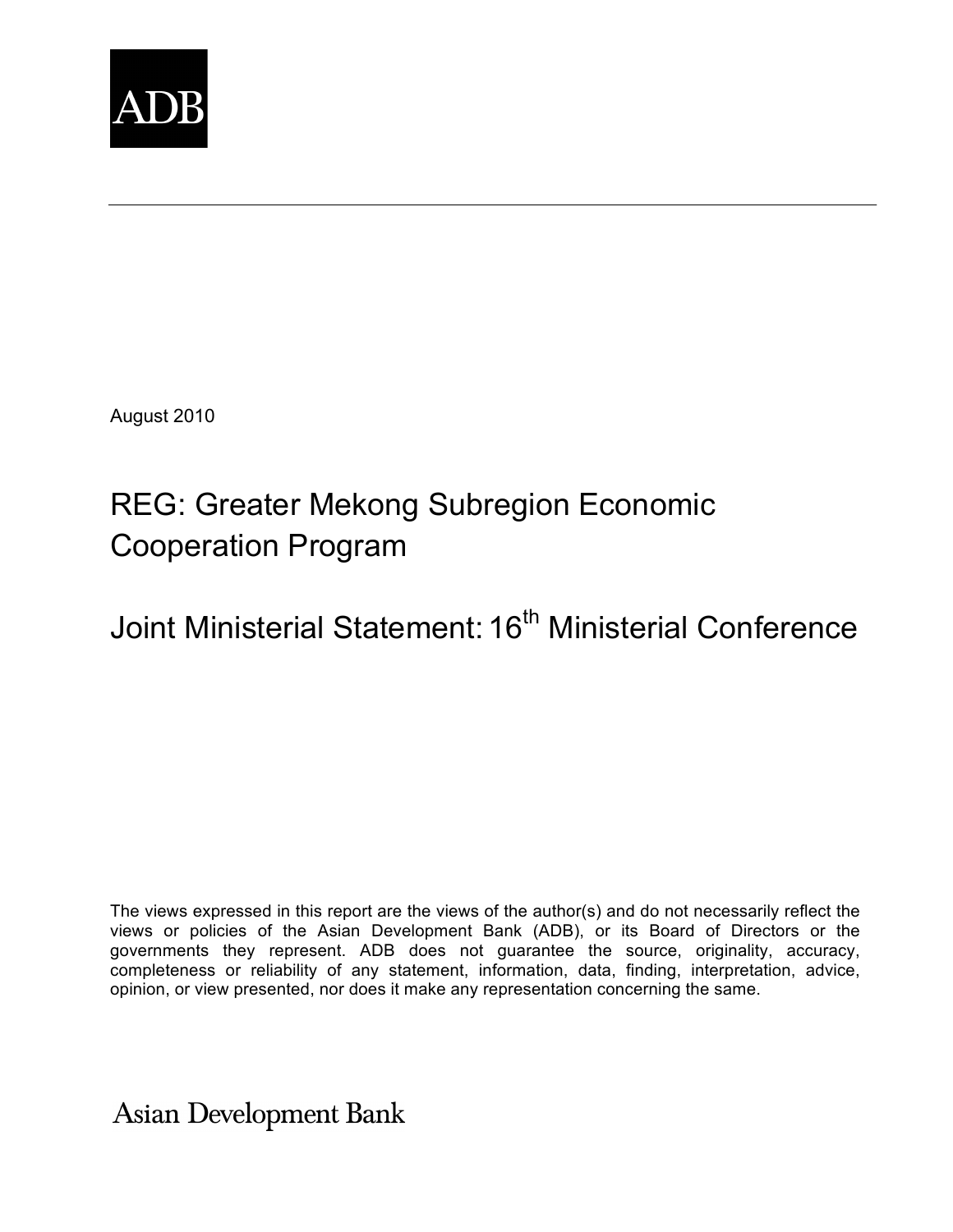

#### **16th Ministerial Meeting 20 August 2010 Ha Noi, Viet Nam**

### **JOINT MINISTERIAL STATEMENT**

## **GMS in the Next Decade: New Frontiers of Cooperation**

#### **Preamble**

1. We, the Ministers from the Governments of the Kingdom of Cambodia, the People's Republic of China (PRC), the Lao People's Democratic Republic (Lao PDR), the Union of Myanmar, the Kingdom of Thailand, and the Socialist Republic of Viet Nam, met in Ha Noi, Viet Nam on 20 August 2010 for the 16<sup>th</sup> Ministerial Meeting of the Greater Mekong Subregion Economic Cooperation Program. We reviewed progress across the different sectors of cooperation and discussed opportunities for further strengthening our cooperation to benefit our socio-economic development. We assessed strategies to move the GMS cooperation to a higher level and towards new frontiers as the GMS program prepares to enter a new decade.

#### **Progress of GMS Cooperation and Development**

2. This year the GMS Program is midway in the implementation of the Vientiane Plan of Action for GMS Development (2008-2012), adopted by the GMS Leaders in their Third Summit in March 2008. We surveyed what has been achieved so far under the Plan, and we are satisfied with the progress made.

3. Most **transport** corridors, which were just planned road links in the late 1990s, are now a reality. Whereas just a few years ago, it was only the East-West Corridor that was virtually complete, now the other two of the three original corridors, the North-South and the Southern Corridors, are also nearing completion. Moreover, the GMS countries have already included in their respective national transport plans the development of sections of the expanded ninecorridor GMS transport network adopted under the GMS Transport Sector Strategy (2006-2015). The multi-modal aspects of subregional transport development is now also being addressed more clearly with our endorsement of a **strategic framework for connecting GMS railways**, which is a significant first step toward the development of an integrated GMS railway system. We are of the view that the routes must accommodate all GMS countries.

4. Transformation of these transport corridors into full-fledged economic corridors will require improved transport and trade facilitation in the GMS subregion. We endorsed a **Program of Actions for Transport and Trade Facilitation (TTF)**, which was also earlier supported by the Third Meeting of the Joint Committee of the National Transport Facilitation Committees in Vientiane, Lao PDR in June 2010 and which is geared toward accelerated and more effective implementation of TTF measures in the GMS, including the Cross Border Transport Agreement. The countries are committed to the implementation of this Action Plan, which will expand and deepen exchange of traffic rights, support ratification of annexes and protocols related to transport and customs, enhance implementation of the Customs Transit System for applicable GMS corridors, improve border procedures and coordinated border management, and strengthen sanitary and phytosanitary regime for GMS trade. We called upon development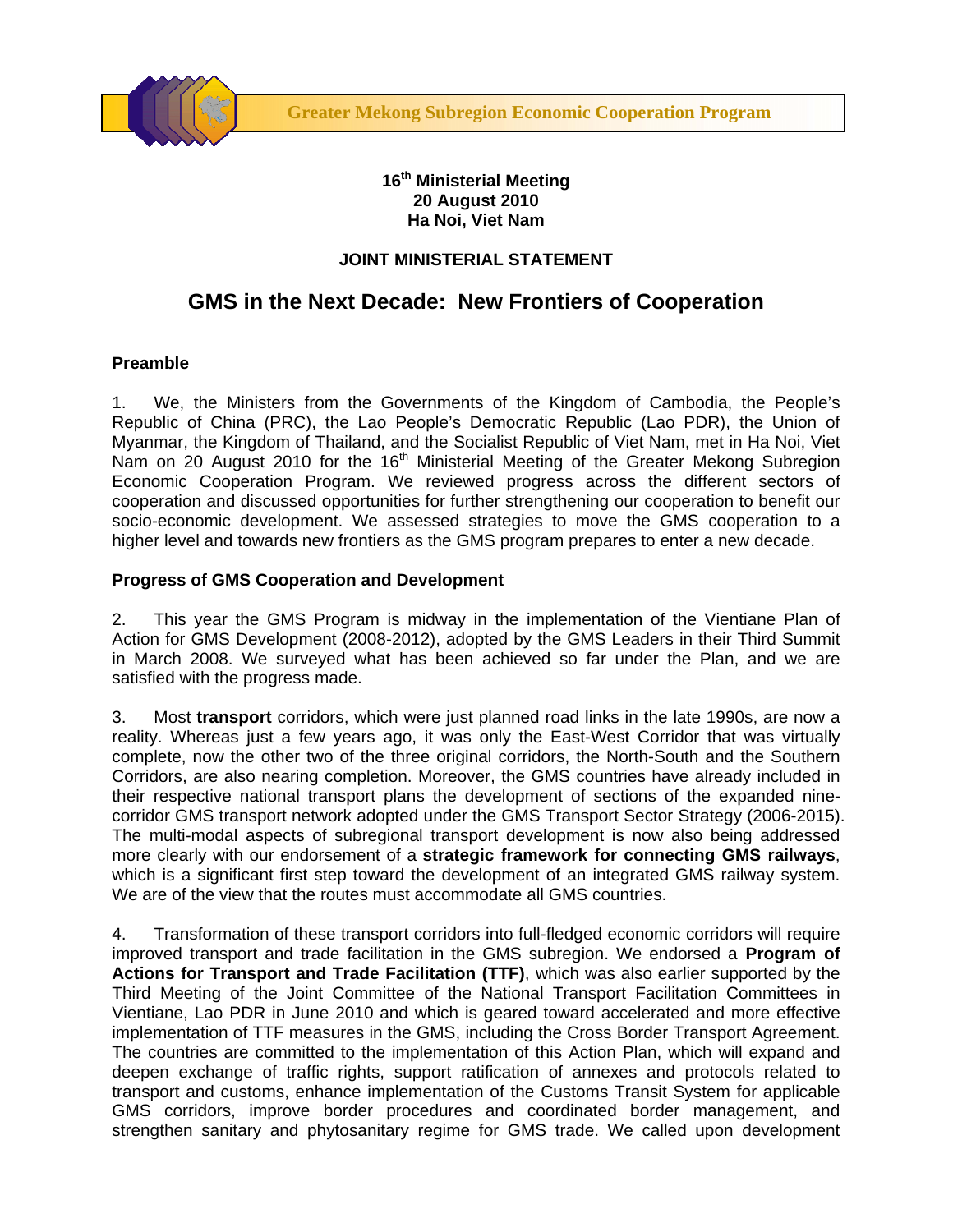partners to mobilize support for the complex and challenging TTF agenda supported by the Plan, and welcomed the technical assistance prepared by ADB for accelerating its implementation.

5. We reviewed the outcomes of the **2nd Economic Corridors Forum** (ECF-2) held in September 2009 in Phonm Penh, a key institution for promoting multi-sector approaches to the development and transformation of GMS corridors. For the first time, the Forum included a full Governors' Forum to mainstream the views and needs of local agencies, and to strengthen cooperation between central and local agencies, and the private sector. We endorsed the Strategy and Action Plan for the Southern Economic Corridor that was presented to and strongly supported by ECF-2. Moreover, we recognize that development of GMS economic corridors as well as the GMS Program more broadly will increasingly require greater role of the private sector. The GMS Business Forum will need to continue its growth and to strengthen its role in successfully representing the views and interests of local chambers of commerce and industry in all GMS member countries.

6. In the **energy** sector, we endorsed a new project for promoting **renewable energy, clean fuels and energy efficiency** in the GMS. This project aims to improve energy supply security and reliability by harnessing local renewable sources and energy conservation measures, and address climate change by relying more on cleaner energy sources and reducing the energy intensity of GMS economies. The Energy Road Map endorsed at the  $15<sup>th</sup>$  GMS Ministerial Meeting in June 2009 is also steadily being pursued, with technical assistance projects being prepared to support various aspects of the road map, which include continued strengthening of regional power trade arrangements and enhancing the subregion's capacity for undertaking more environmentally and socially sensitive GMS power planning scenarios. Knowledge sharing under both the Subregional Energy Forum and Regional Power Trade Coordination Committee has been stepped up, with recent productive exchanges on new technologies in power generation and cross-border transmission, and options for more climate-change responsive GMS energy development.

7. In **telecommunications**, we are pleased with the continuing progress in completing and upgrading the various national sections of the GMS Information Superhighway Network (ISN). We have taken steps to ensure better coordination and coherence in our capacity building programs for the sector, especially in maintaining an efficient network that would support increased use of Information and Communication Technology (ICT) to accelerate the subregion's development. We agree on the need to further strengthen our exchanges and cooperation in the field of telecommunications and ICT and welcome PRC's offer to host GMS telecommunications meetings that will provide a platform for enhancing institutional arrangements for exchange and cooperation, formulating a sector development strategy, and further promoting rural area ICT pilot projects.

8. We endorsed the **Core Agriculture Support Program (CASP) Phase II** covering the period 2011-2015. The CASP II provides strategic directions to address emerging challenges to agricultural development in the GMS, particularly those linked to expanded cross-border trade in food and agricultural products and agribusiness investment. The new CASP is anchored on building global competitiveness in food safety and modernizing agricultural trade, adoption of climate-friendly agriculture and natural resource management, and promoting rural renewable energy technology and eco-friendly cross-border supply chains.

9. In GMS **tourism**, the recent Gold Award given by the Pacific Asia Travel Association to the "Responsible Tourism Guide to the Mekong" prepared under the Mekong Tourism Development Project has given due recognition to the merits of the subregional approach to sustainable tourism development. This approach, which is now well established in the GMS,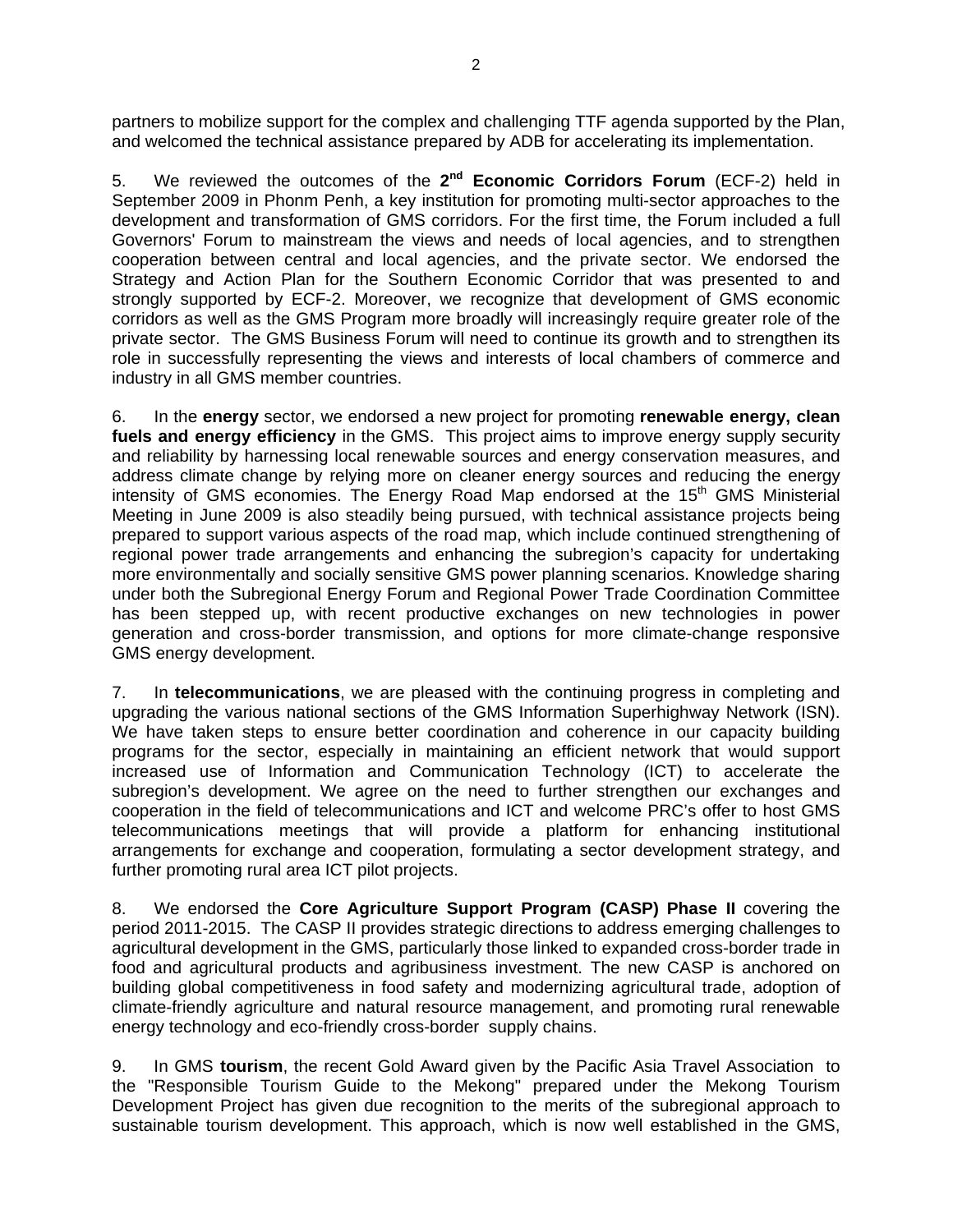aims to protect the subregion's natural, historical, and cultural heritage; mitigate the negative social and environmental impacts; and promote the subregion as a single tourist destination. Tourism marketing and promotion efforts are being intensified and the Mekong Tourism Forum has been revived starting in May 2010.

10. The GMS **Human Resource Development Strategic Framework and Action Plan** for  $2009-2012$  endorsed by the  $15<sup>th</sup>$  GMS Ministerial Conference is now being implemented. Various activities in the action plan which address a broad range of concerns in education and skills development, labor and migration, health, and social development are moving forward with funding and technical support from ADB and other development partners. Initiatives underway will address communicable disease control, cross-cutting social development concerns related to gender, ethnic minorities, HIV/AIDS, and anti-human trafficking in coordination with development partners. Additional support has been secured for Phase IV of the Phnom Penh Plan for Development Management that will enable continued quality capacity development programs as well as innovative research programs.

11. We appreciate the benefits of adopting an eco-regional landscape planning approach in which the strategic environmental assessment, biodiversity conservation corridors initiative and environmental performance assessment approaches were tested and applied to improve environmental management capacities in the GMS and achieve sub-regional and national poverty reduction, rural development and biodiversity conservation targets under the **GMS Core Environment Program- Biodiversity Conservation Corridor Initiative**. We endorsed the strategic directions -- biodiversity conservation and poverty alleviation; climate change; capacity building; and rural environmental management -- in drafting the CEP-BCI Phase II framework and preparation plan. We encourage the concerned parties to undertake further consultations and work towards finalizing the Phase II Document. It will prepare and support GMS countries to capture emerging opportunities to strengthen environmental safeguards, protect natural resources, respond to climate change adaptation needs, and improve financial returns to environmentally sound investments in the subregion.

#### **Toward a New GMS Long Term Strategic Framework**

12. The GMS Program has been provided a strategic coherence by the first Strategic Framework (2002-2012) that was adopted at the very first Summit of our Leaders in 2002. Looking at the progress and achievements of the last decade, we note that the first Strategic Framework has served us well, and the Program will benefit from developing **another longterm strategic framework to encompass and guide the cooperation into the next decade after 2012**. We therefore reviewed the progress in the development of the new framework, and deliberated on the key elements that need to be addressed by it.

13. The global and regional economic contexts are both substantially different today from ten years ago. Globalization and regional economic integration have continued to accelerate. Trade, investment, production, marketing and communications technology have all become increasingly trans-border in nature. Regional cooperation under ASEAN has strengthened, with progress being made on the blueprint for the ASEAN Economic Community. Regional initiatives have been developed or strengthened, such as the Chiang Mai Initiative Multilateralization Agreement and the Asian Bond Market Initiative. While keeping its uniqueness, the GMS Program can further enhance its effectiveness and relevance by taking advantage of complementarities and synergies with other regional cooperation initiatives, including ASEAN and ASEAN+3. The China-ASEAN Free Trade Area has come into effect this year, and framework agreements are signed or in the process between ASEAN and Japan, Republic of Korea and India.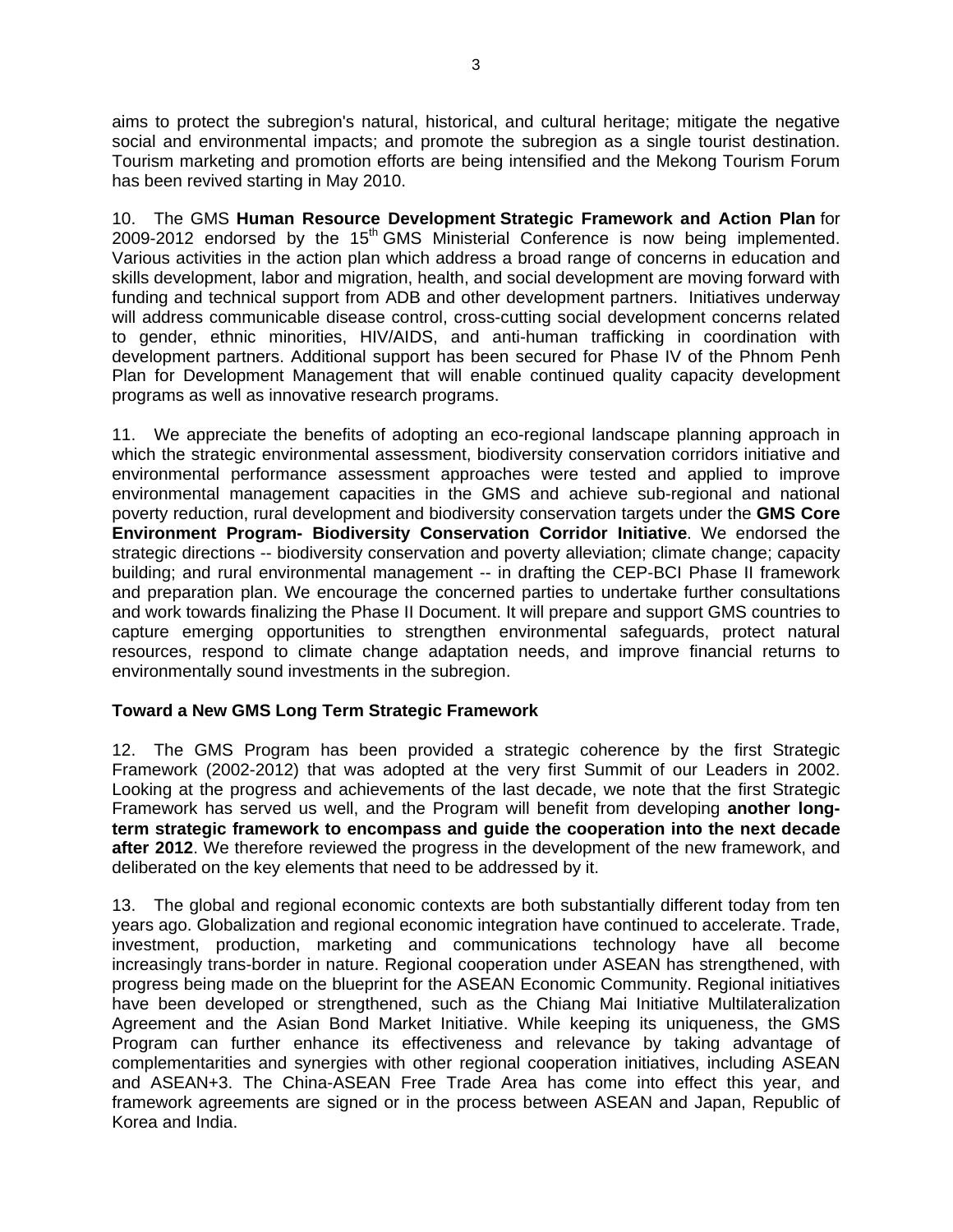14. The global economic crisis affected our region sharply though recovery has been swift and the immediate challenge now is to sustain the growth. Over the longer period, growth strategies of the recent past will need to be assessed with a view to promoting strong, sustainable and balanced growth with diversified growth drivers, not only focused on traditional exports but also opportunities within the region. Increased intra-regional trade along a widening spectrum of commodities and services would be an important objective for strengthening regional growth. Improved transport and trade facilitation will be a prerequisite to successfully addressing these objectives, along with multi-sector approaches to development of GMS corridors through investment in urban development in corridor towns, developing complementarities and alignment with corridors for tourism and bio-diversity initiatives, and development of logistics systems. At the same time, there will be a need to explore synergies of GMS regional cooperation with emerging large and dynamic economies in the Asia and Pacific region.

15. Emerging trends within the GMS member countries themselves will also need to be considered within the context of our regional cooperation in the medium term. These include the demographic dynamics that will lead to ageing of the populations in some of our countries, and large-scale migration – both internally from rural to urban areas – and across borders. Effective management of remittances from migration can also contribute to economic development efforts.

16. Three sets of inter-related issues have acquired greater urgency, and will continue to require attention in the medium term: **food security, energy sufficiency and efficiency, and climate change and the environment**. In each case, there are substantial links between our economies, so that there is potential for our collectively addressing challenges and opportunities. At the same time, these issues, including on natural resources management, are mutually interlinked in complex ways and will need careful cooperation efforts. Our region is vulnerable to climate change, which will also affect the ability of individual members to pursue food security and energy sufficiency. For the GMS Program to most effectively promote benefits from the available resources, multiple engagement will need to be engendered across different areas of cooperation and working groups, including agriculture, environment, and power, with a corresponding effort to enhance **multi-sector coordination**, while also avoiding duplication with other regional platforms.

17. In addressing the challenging and ambitious agenda ahead, we will look to enhanced support from our **development partners**, who have long played a vital role in support of the GMS Program until now. We are, for our part, committed to ensuring their closer engagement in our cooperative efforts. The transformed regional economic context over the next decade will require the GMS Program to review and assess appropriate mechanisms and innovations that will successfully enhance the role and impact of development partners in mobilizing resources and other assistance. This will need to incorporate changing roles and priorities of traditional development partners as well as the emerging sources of funds and development assistance within GMS countries.

18. We reviewed and discussed these trends and issues during the retreat session of our conference, to provide broad principles and directions for the preparation of the new Strategic Framework to cover 2012-22. We believe the new Framework will be an important input in our efforts **to bring our cooperation to a higher level in the new decade**. Our broad directions will need to be further refined and developed, and we request the GMS senior officials, with the assistance of the Asian Development Bank, to carry the process forward. The commitment of GMS countries and stakeholders is key to successfully implementing the new strategic framework toward its goals**.**

#### **Conclusion**